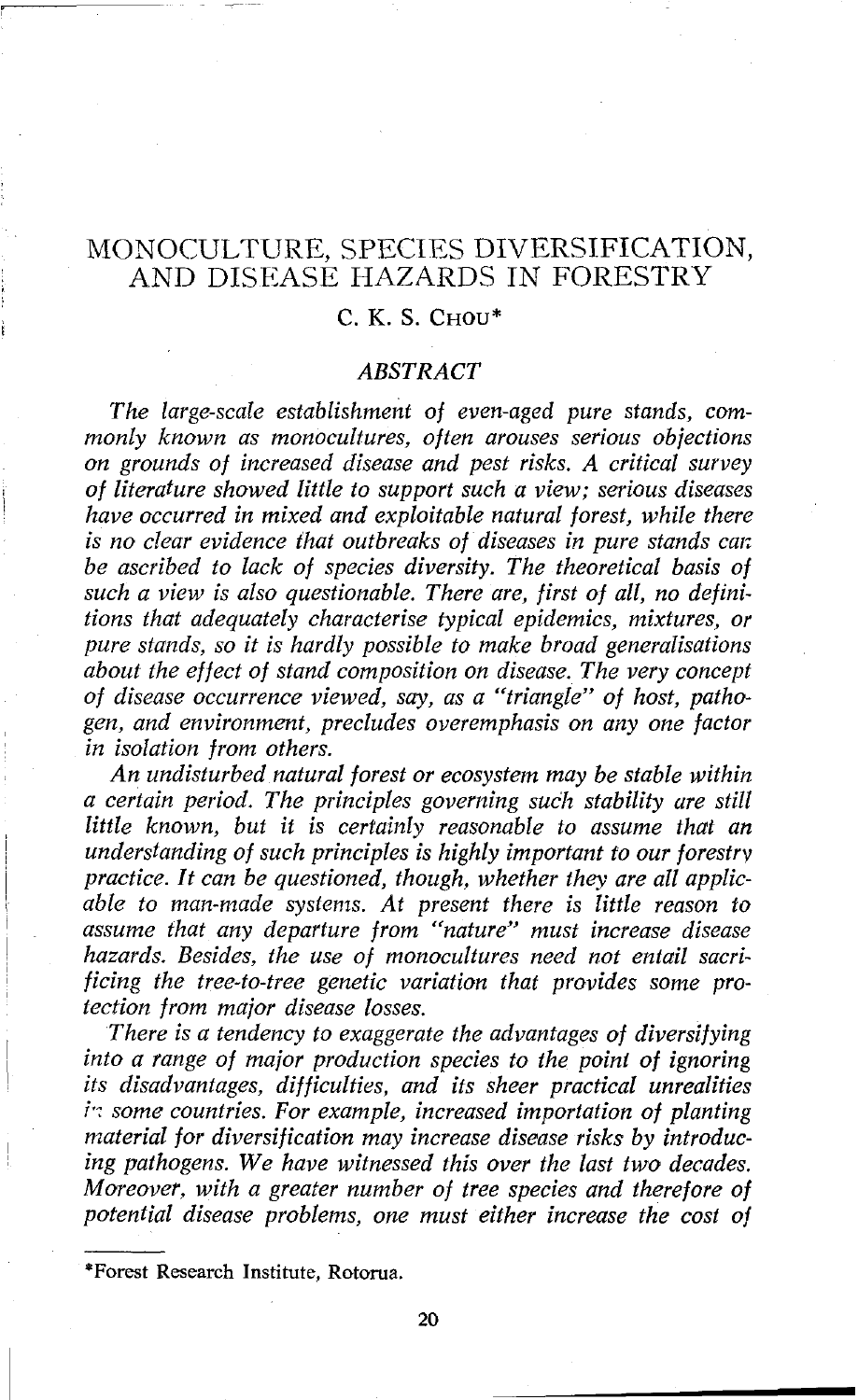*plant protection or give less attention to any one species. The role of diversification in pathology can be very negative if the ultimate goal of pathology is to allow us to grow a good healthy crop where and when we want if.* 

#### INTRODUCTION

Ninety percent of New Zealand's wood production comes from only about 750 000 ha of plantation forests, largely of a single exotic species, *Pinus radiata* D. Don. This compact forestry industry earned around \$400 million in foreign exchange in 1979. The large-scale establishment of plantations consisting of a single species, generally known as monoculture, is not favoured by some foresters; in fact there are commonly serious doubts and objections to it for a variety of reasons, among which disease risk is a major one.

We are all too familiar with de Gryse's (1955) warning: " . . . to ignore the notorious susceptibility **of** P. *radiata* to insects and fungi, the extreme vulnerability of the extensive monoculture in which it occurs . . . is tantamount to challenging all the laws of Nature". Our foresters' concern about this problem has been well expressed and documented in the various symposia organised by the Forest Service (Burdon and Thulin, 1966 pp. 47, 49-51, 76; Weston, 1971 pp. 15, 17, 19, 20, 22, 32, 51, 247, 253, 254; James and Bunn, 1978 pp. xiii, 105, 115-16) .

Throughout the world such concern can be traced back to the early days of plantation forestry, and indeed the very beginning of modern forest pathology. Robert Hartig, father **of** modem forest pathology, wrote at the opening of his book (Hartig, 1894) :

During the present century, and especially during the last few decades the forests of Germany have been threatened with dangers of a magnitude formerly unknown. These have been occasioned by the gradual relinquishment of natural regeneration, and by the substitution of pure even-aged woods for woods consisting of trees of different species and of various ages, but most of all . . . displacement of broad-leaved trees by pure coniferous woods.

**A** report entitled "The relation of stand composition to crop security" prepared by the Committee on Silviculture of the New England Section of American Foresters and endorsed by the noted American forest 'pathologist, J. **S.** Boyce, perhaps marked the first "majority vote" on the dangers of monoculture in recent time (Anon., 1939). This view was reiterated in greater detail by Boyce (1954) in a paper written for FAO. Both documents were pessimistic about the long-term success **of** intensively managed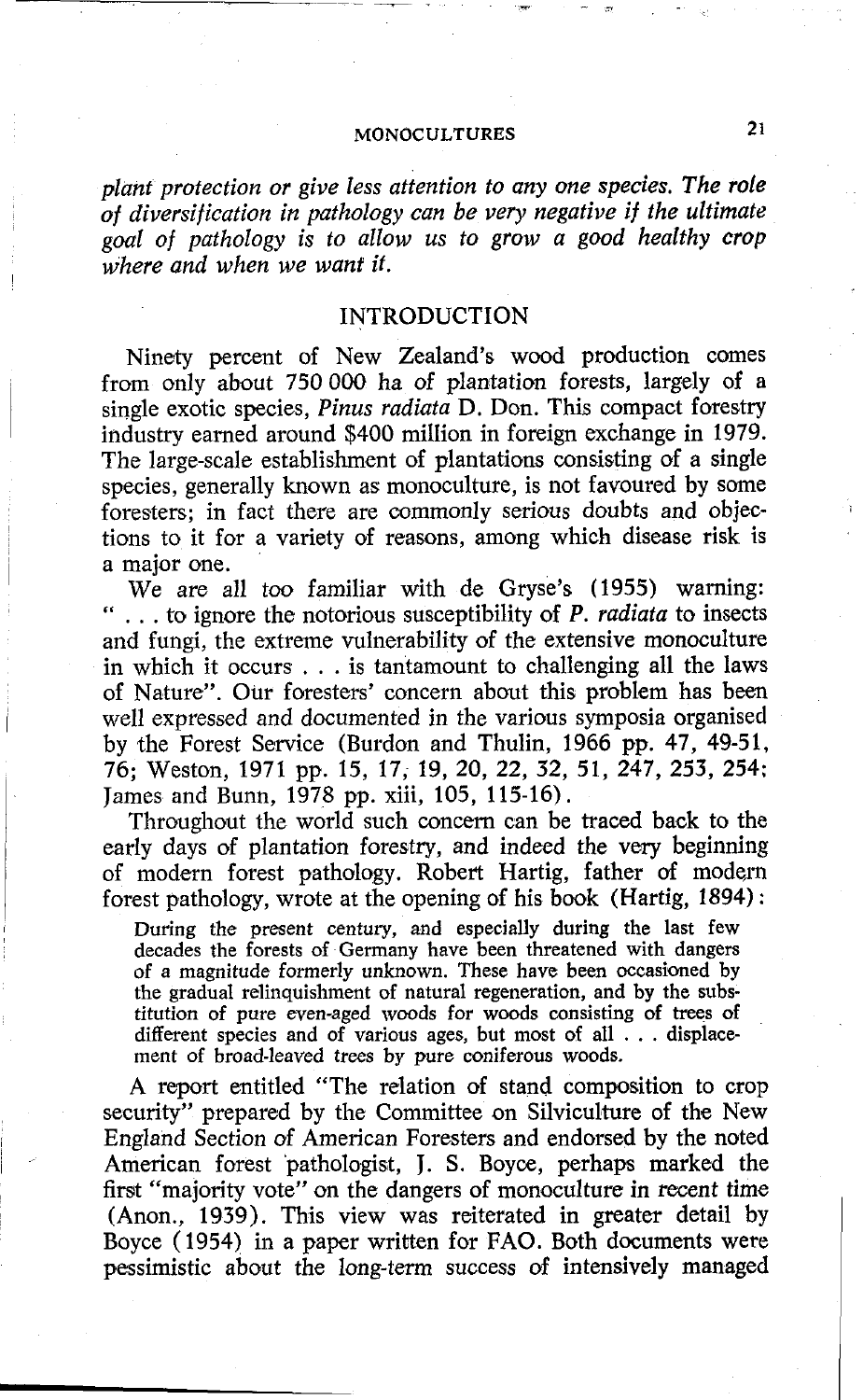pure stands, as well as exotics, on the basis of "ample proof'; being "axiomatic", or a matter of "principles". As Boyce (1954) said:

Pure stands are more susceptible to diseases, particularly those caused by introduced parasites than mixed stands . . . . **A** pure . . . . The most hazardous are pure, even-aged stands . . . . The chances are strongly against the long time success of pure stands unless a species naturally forms such stands.

Such views were described by the noted British forest pathologist Peace (1957) as "condemnation of monoculture", "wholehearted acceptance of a partial truth as a principle", and "belief not based on proper investigation of the individual plantation, the site and the disease influence present or potential, but on vague generalisation about disturbances of the biological balance, silviculture unnatural to the site or ecological inadequacies bound to lead to diseases".

In recent years forest pathologists have written more cautiously about the risks of pure plantations. Patton **(1962),** in discussing plantation disease problems with American foresters, expected more disease problems in the future from a consideration of principles associated with the inherent structure of plantations. In his opinion some of these principles deserved re-emphasis, but others could stand some de-emphasis. Heather and Griffin (1978), examining the epidemic potential of eucalypt plantations in Australia, concluded, "In planning eucalypt plantations in Australia it is essential to avoid generalisations regarding the risks of disease". Schmidt (1978), discussing the relationship of ecosystem diversity and forest diseases, said, "An important point is that diversity in itself is no safeguard against pathogens, especially introduced pathogens". The views of others may be somewhat ambiguous and perhaps even baffling to the non-pathologists.

In a recent review on forest monoculture as the origin of pests and diseases, Gibson and Jones (1977) deplored the exaggerated risk of monoculture with the following comments: " . . . such arguments have frequently been overstated to the point of  $\sim$ -erting that all attempts to develop forest crops using intensive management systems on a large scale are doomed to failure. Indeed, it is surprising how these views have persisted despite the evident success of 'tree farming' in most places where it has been tried." However, it seems puzzling that the following remarks appear at the conclusion of their paper: "If we are now to answer the question 'has the adoption of monoculture systems led directly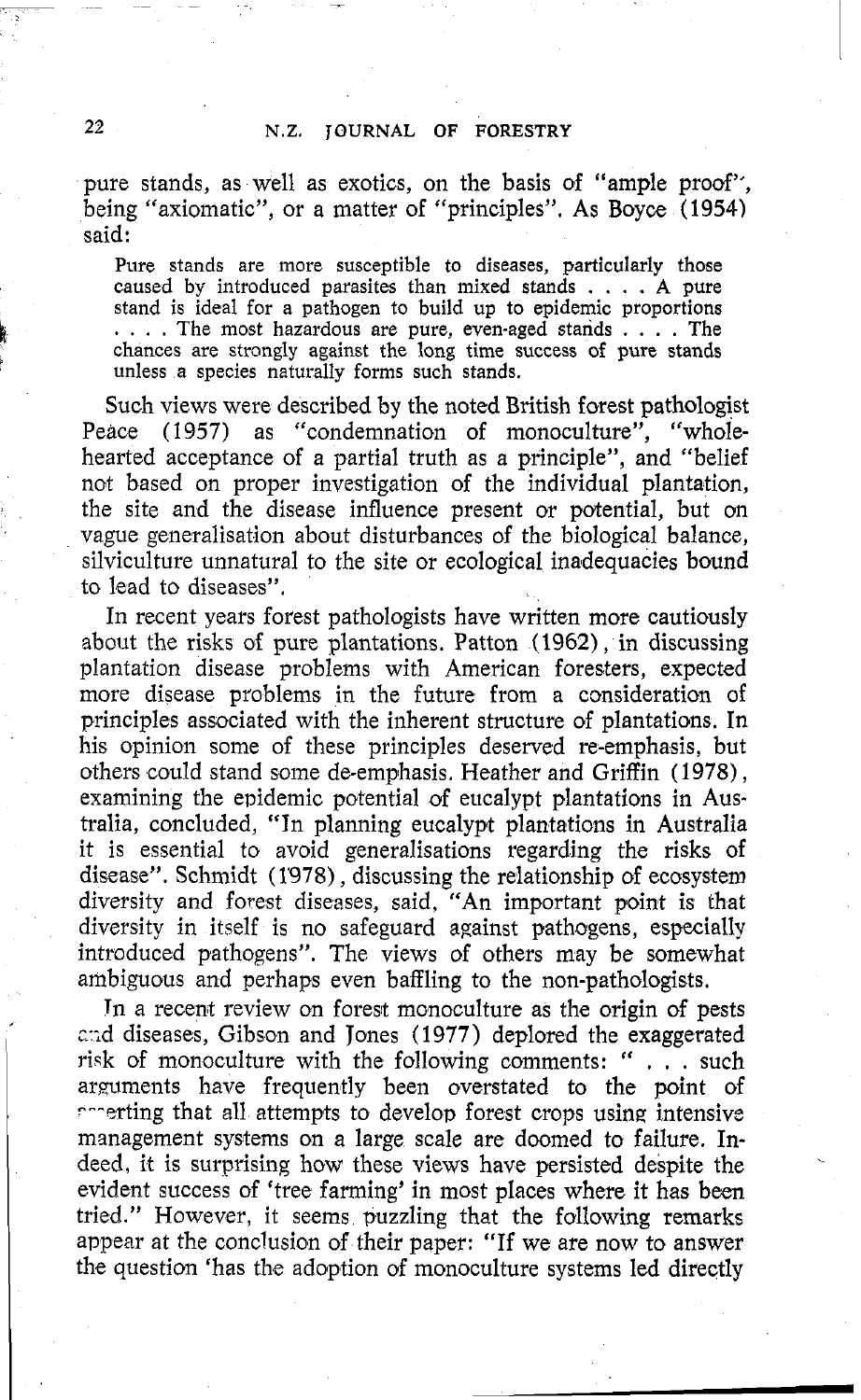to an increase in the number and severity of pests and diseases of forest crops?' the answer would have to be 'Yes' . . . . It appears that the most pessimistic forecasts of traditional foresters on the dangers arising from forest monocultures have been fully vindicated . . . . However, this conclusion needs qualification. We have already observed that few if any, of the most disastrous outbreaks of forest pests and diseases, the classic cases, can be attributed to the introduction of monoculture systems." This they ascribed to the compact nature of plantation crops providing clear advantages for the application of effective control measures.

In a recent treatise on plant disease, Cowling (1978) made the following remarks:

Another illustration is the large-scale replacement of genetically diverse native forests with plantations of exotic pines in New Zealand, Australia, East and West Africa, and Chile. This practice has drastically increased the genetic vulnerability of the forest resources of these nations and regions of the world. The current epidemics of *Dothistroma* blight of *Pinus radiata* in all these regions [sic] provides persuasive evidence of the hazards inherent in this forest practice.

Dothistroma is actually of little significance in the main P. radiata-growing area of Chile, and in Australia the disease was found only in the last 5 years or so, and no serious or widespread outbreaks have been reported.

No wonder our foresters are confused; this is epitmised by Fenton (1978, p. 105) :

With regretful respect to the pathologists, having read a lot of this literature over the last **3** months, I must say that it doesn't appear to be quite logical . . . in the past we have diversified into species other than our main ones . . . we have already lost a fortune on diversifying . . . We planted, justified on the grounds of reducing the risk from absent and unknown pathogens.

Fenton then legitimately raised the question whether or not these forecasts represent a deduction from a law, a theory, or a hypothesis on the basis of appropriate data, or the acceptance of dogma from books as in law or religion.

It seems that the question of monoculture in relation to disease hazards warrants further review, particularly with regard to New Zealand.

#### PURE vs. MIXED STANDS

Stand composition may well have a significant effect on disease occurrence, hence on crop security, but the question is: Can such an effect be simplified into a generalisation of pure **us.** mixed or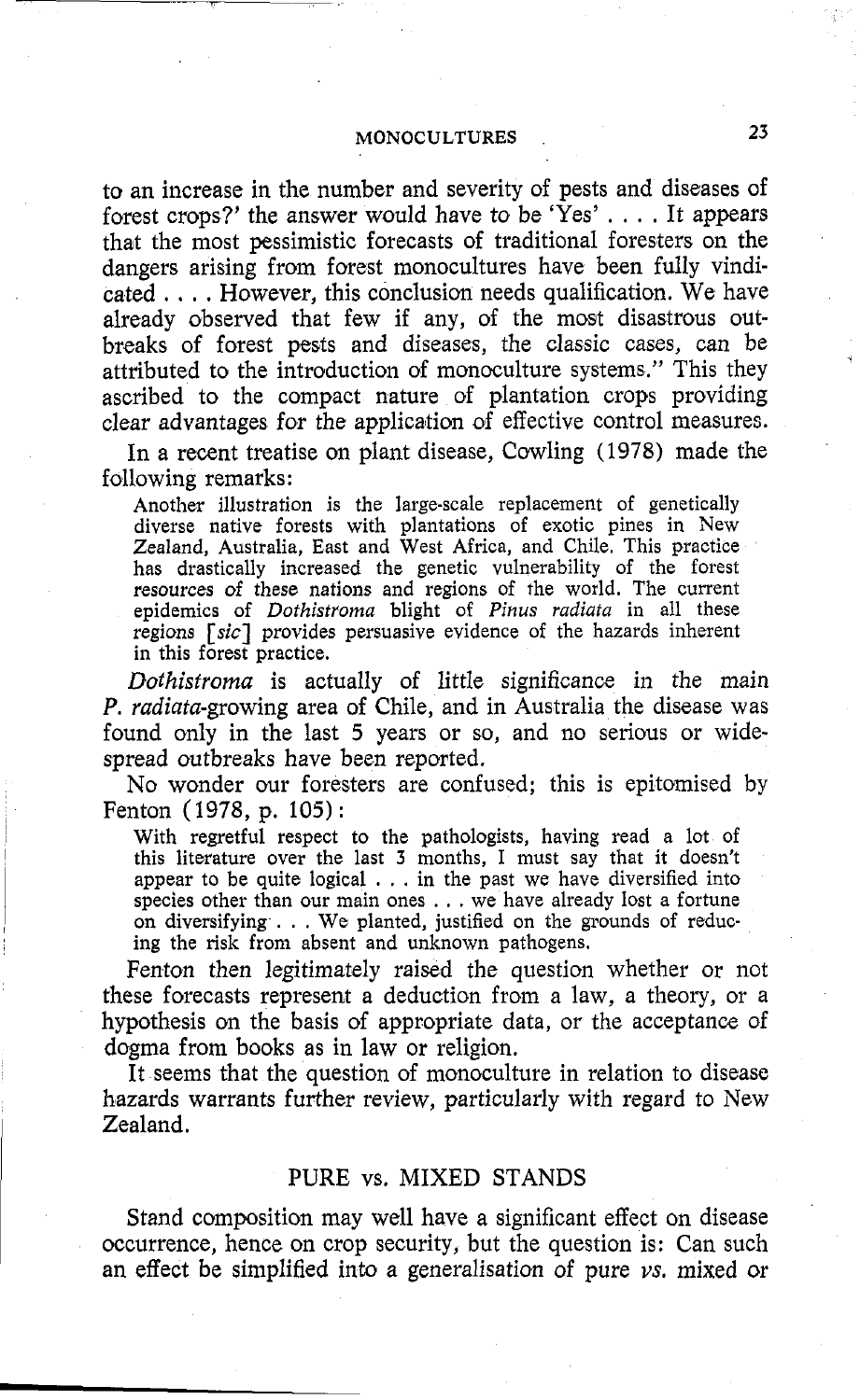mixed being safer than a pure? Clearly not. The so-called "abundant proof" (Anon., 1939) supporting such a generalisation did not sitand up to critical examination by Peace (1957) who pointed out that, in many of the cases he examined, disease increase in pure stands was likely to be caused by the choice of wrong species, wrong provenances, wrong site, and a host of other factors, rather than the effect of stand composition. Clearly, to be valid a piece of evidence must not only demonstrate that a pure stand has more disease trouble than a mixture containing the same species but, more importantly, that disease difference is occasioned solely by stand composition and not by other confounding factors. This requires that the two stands, one pure and one mixed, to be compared should be, for all practical purposes, identical in every way (site, management, climate, genetic base of the host species, etc.) except stand composition. A comparison between a natural mixture and a pure stand established from one of its component species can be fraught with difficulties. To begin with, management practices could hardly be the same in the two situations. From the point of view of "system" (natural **or** man-made) the two stands would be basically different, as will be discussed later. In many situations the effect of stand composition is unknown because of inadequate comparisons. Thus in New Zealand the "pure stand effect" of  $P$ . radiata on disease occurrence, if any, is simply unknown; it is just as unfounded to say that the origin of a particular disease (Dothistroma, for example) is intimately related to monoculture as to say that it is not related. Until such time as it is shown conclusively that the disease can be discouraged by mixed planting, the matter remains unresolved.

Is a pure stand ideal for a pathogen to build up to epidemic proportions, as Boyce (1954) suggested? The answer is "It all depends". It depends on the pathogen, the host species and, perhaps more important, the varieties or provenances, the site, the management practices, the climatic conditions, etc. This is quite evident from our basic concept about disease occurrence — *i.e.*,  $\frac{1}{2}$  the "disease tr management practices, the climatic conditions, etc. This is quite the "disease triangle" or the inter-relationship between host, pathogen, and environment that determines the outcome of a disease situation. It is a conceptual mistake to consider the "pure stand effect" independently of the other factors affecting disease. The idea that a pure stand favours the spread **of** a pathogen from tree to tree has an element of truth, but has limited application, and to deduce from this that a pure stand is more hazardous and that a mixture is safer is a gross oversimplification of the complexities of a disease situation. There is no such thing as a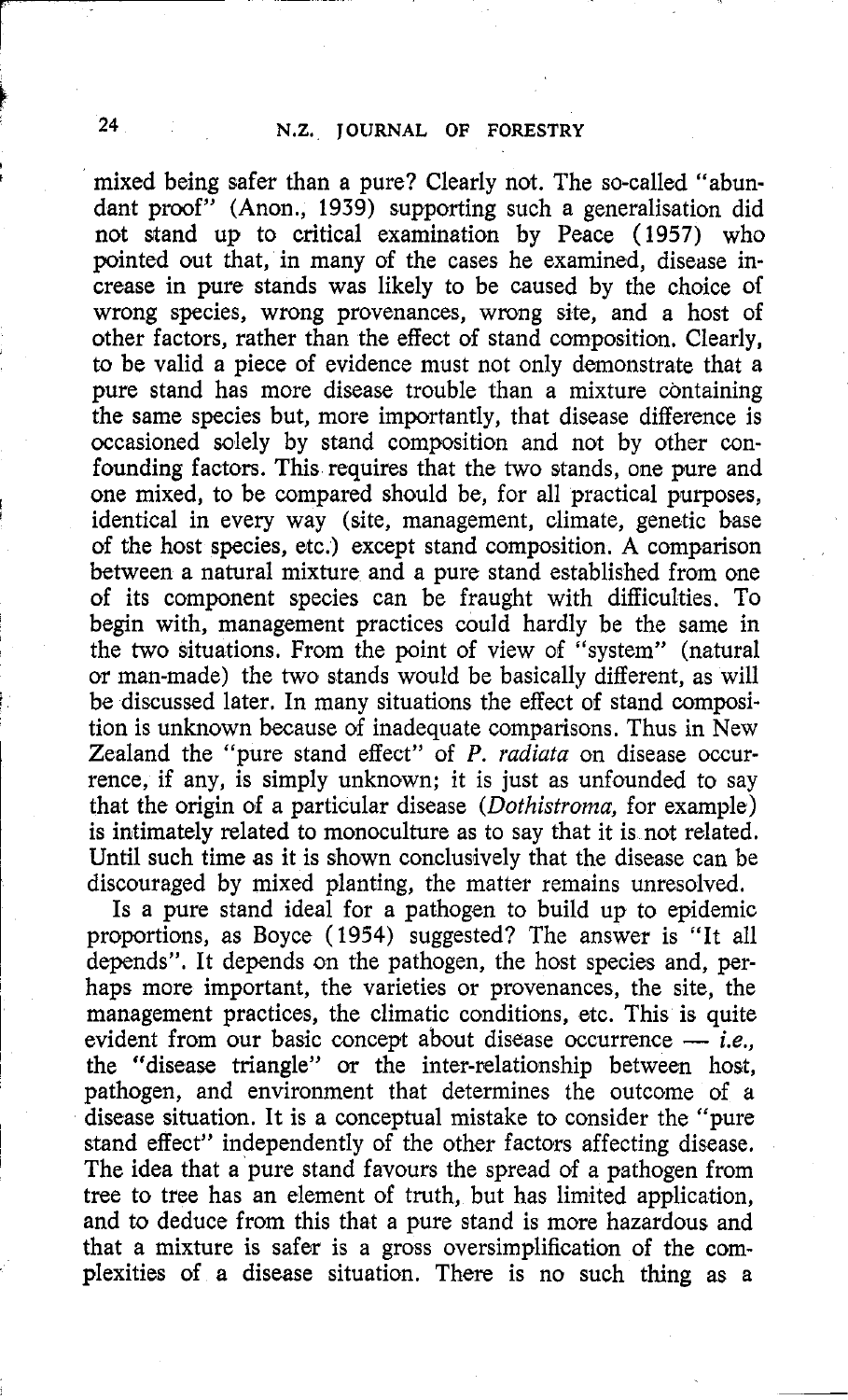general or typical epidemic  $-$  the varieties of epidemic in plant pathology are infinite (van der Plank, 1960). We can say the same thing about mixtures and pure stands. How mixed is a mixture, and how pure is a pure stand? How are we going to define these things and how can we assign stand composition an overriding effect on disease occurrence?

A pure stand is often mistakenly equated with dense stocking and, as disease is generally favoured by greater proximity between plants, increased disease problems in pure stands are thus inferred. Yet the suggestion that there is a greater diversity of disease and pest problems under nursery conditions than in outplantings, and that nursery or trial plots may be taken as "primitive precursors" of extensive monoculture (Gibson and Jones, 1977), seems hardly a tenable argument. Besides, the relationship between planting density and disease intensity is not simple. Some diseases are more influenced by dense planting than others; these are called "crowd diseases", which may be controlled by mixed planting (van der Plank, 1960). The theoretical aspect of the relationship between the abundance and distribution of host plants, and epidemics has been dealt with by van der Plank (1960) who pointed out that the least exploited method of reducing plant disease is by planning the pattern of farming in directions other than crop rotations. Thus, he wrote "the paradox is this, bringing plants together into fields increases the chance of epidemic; bringing them still further together, by increasing the area of the fields and correspondingly reducing their number may reduce the chance of a general epidemic".

The validity of a generalisation lies in its wide application, so let us now examine whether mixtures are generally safer. Obviously mixtures are not necessarily safe when a pathogen can attack several host species, and Peace (1957) reminded us that chestnut blight destroyed American chestnut in both mixed and near pure natural stands. Let us not forget that chestnut blight is perhaps the only known example of a pathogen which has virtually obliterated a plant species in its natural habitat. Another extremely destructive disease is that caused by *Phytophthora cinnamomi,* the host range of which covers 444 species belonging to 131 genera of 48 families including both gymnosperms and angiosperms (Newhook and Podger, 1972). Thus, in Australia not only the eucalypts are attacked in their natural stands, but a great variety of understorey species are also devastated.<br>The host range of *Armillaria* is equally impressive - 677 species helonging to 276 species inclu great variety of understorey species are also devastated.<br>The host range of *Armillaria* is equally impressive - 677

species belonging to 276 genera including both conifers and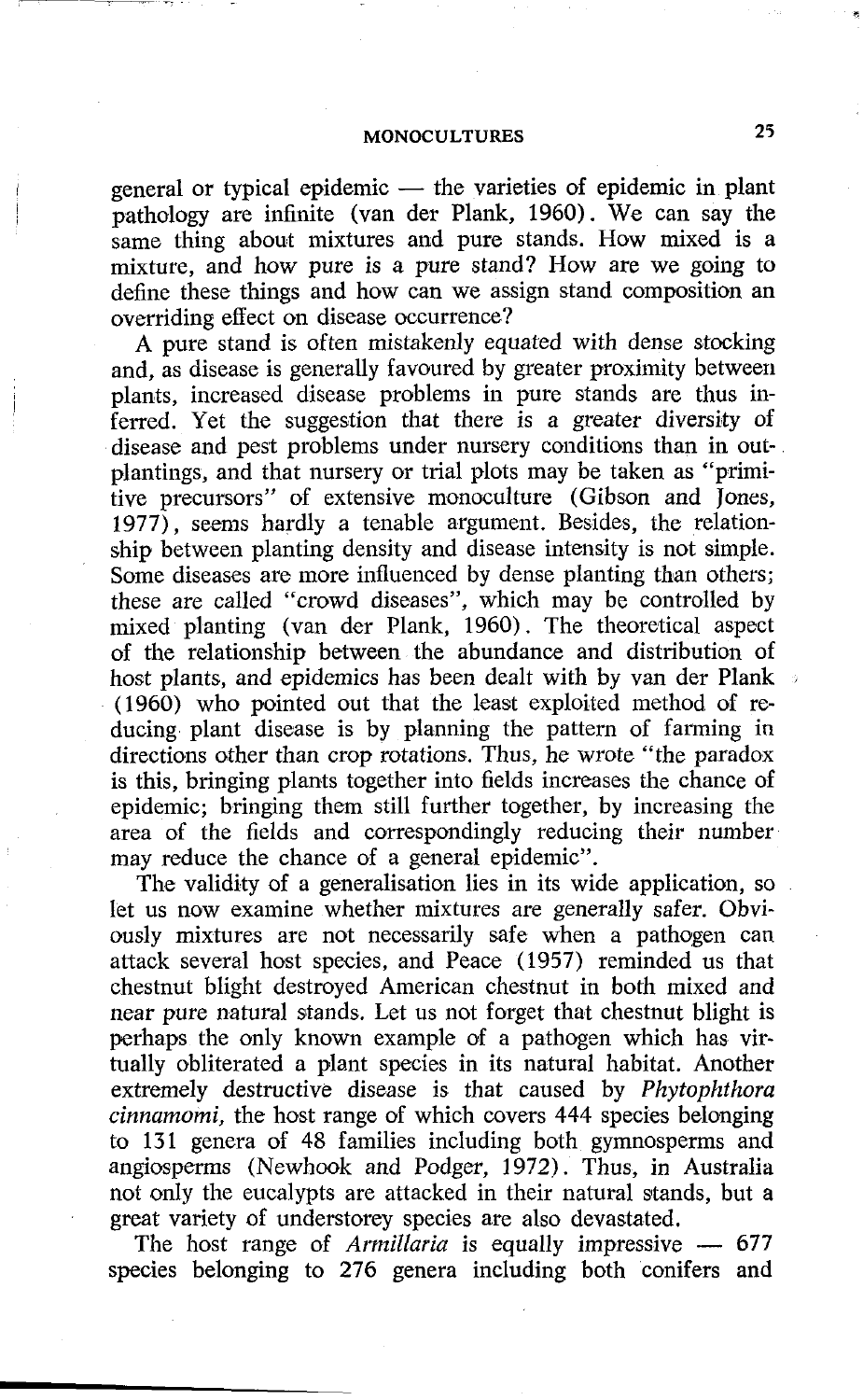broad-leaved trees (Raabe, 1962). Even obligate parasites such as rusts are not restricted to a single host species, and for those which require alternate hosts to complete their life cycle, the host species usually belong to quite remotely related genera; for example. Cronartium fusiforme requires oak and southern pines. There are three rusts in the native stands of P. *radiata* in California (Offord, 1964); two of them require alternate hosts which we do not have in New Zealand; on this basis, P. radiata would be healthier here than in its native home.

Our knowledge about the host range of a pathogen is often very incomplete, and pathologists would be hard put to prescribe a safe mixture. Powdery mildew (Oidium hevea) of para rubber (Hevea brasiliensis), a serious disease in rubber plantations in Ceylon and unknown in the natural habitat of rubber trees in the Amazon jungle, originated from a herbaceous plant Euphorbia pilarifera indigenous to South-east Asia (Young, 1949). The host range and origin of terminal crook (Colletotrichum acutatum) is not quite clear, although blue lupin was suggested to be a possible source (Dingley and Gilmour, 1972). One could produce many such examples, but these suffice to illustrate how impossible it is to assure crop security just by using mixtures.

Consider another situation. If species A is highly susceptible to pathogen X and species B is moderately resistant to it, then it is possible that B may suffer more severe attack by  $X$  when the two species are brought together in a mixture, because B is now under the threat of a higher inoculum potential. Peace (1957) discussed the greater severity of Fomes annosus attack of hardwood species when they were mixed with conifers. If we are to mix P. radiata with hardwood species, we must first consider a possible increase of Armillaria and P. cinnamomi, among other unknown and unforeseeable dangers. It is an oversimplification that any "mixture effect" on disease occurrence would be merely a non-host barricade effect on the pathogen. Peace (1957) cited how *Mycosphaerella laricina* attacked larch more severely when it was mixed with spruce, because the falling needles of infected larch were intercepted by the spruce and thus infection droplets from these trapped needles could reach the larch crown much more easily than from the forest floor.

From a management point of view, pure even-aged stands facilitate disease control. On the other hand, selective logging as it must be practised in mixed uneven-aged stands, may create its own disease problems. The P. cinnamomi problem in Australia is at least partly related to such a practice. Tree decline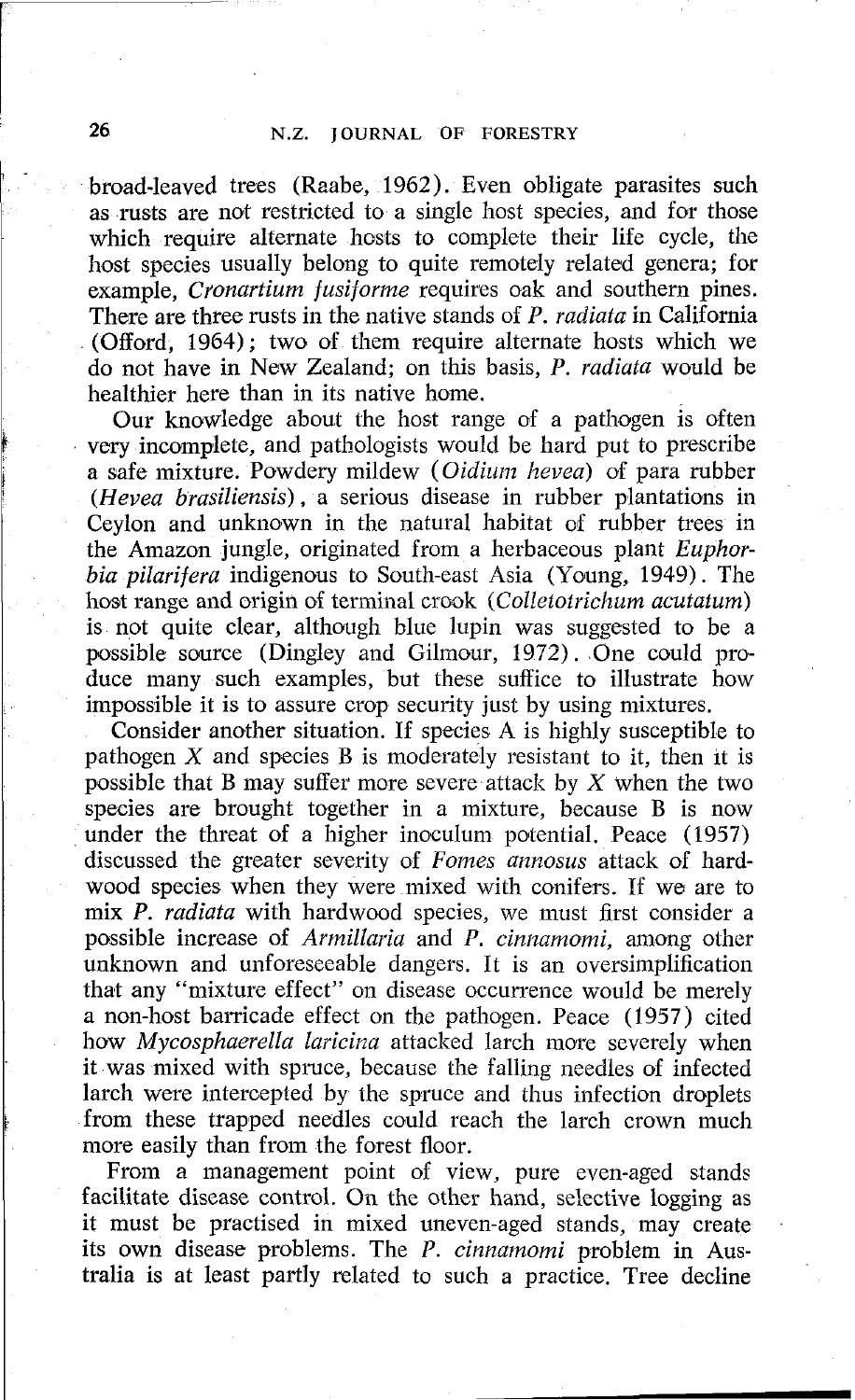and mortality due to *Armillaria* in selectively logged eucalypt forest in central Victoria (Edgar *et al.,* 1976) is another example. **A**  serious disease problem in Germany today, recently seen by the writer, is wound rot caused by the use of big machines during selective logging of mixed forests.

Let us examine further the complexity of stand composition effects on disease epidemics through two examples.

The fusiform rust *(Cronartium fusiforme)* of southern pines in the United States, a rarity in natural stands before 1900, is now epidemic in slash and loblolly pine plantations in the southern United States, and was quoted as an example of dangers of pure stand plantations in the Silviculture Committee Report of 1939 (Anon., 1939) . The commercial southern pine forests, of which slash and loblolly are the main constituents, in 1970 totalled about 78 million ha or 14% of the forest land of the southern United States, and produced one-third of the softwood timber and two-thirds of the pulpwood harvest (Dinus, 1974). Loss due to fusiform rust was estimated to be 99.4 million cu. ft or \$28 million in 1972 (Dinus, 1974). The rust fungus alternates between pine and oak hosts. About 26 species of pine and 20 species of oak have been listed as hosts; among them, for our interest, is P. *radiata* (Czabator, 1971). Both the hosts and the pathogen are indigenous to the United States. The rise of the disease problem is intimately associated with the serious disturbance and destruction of the original southern pine forests (a fire sub-climax) by Europeans. Excessive logging with near-total removal of longleaf pine, land-clearing for agriculture, fire control, mechanical site preparation, and a host of other management practices have drastically altered the distribution and relative abundance of species in the southern pine forests so that the highly susceptible slash and loblolly pine have gradually occupied a more extensive area than previously through planting and natural regeneration; in the meantime, these factors also favoured an increase in abundance of the alternative hosts intermixing with the susceptible pine. Thus the stage was set for an epidemic. It should be noted that slash pine grows naturally as a pure stand, and monoculture in itself cannot be blamed for the epidemic (Schmidt, 1978). Schmidt (1978) gave seven reasons for the increase of this disease in plantations, which can be summarised as :

- (a) The use of diseased seedlings.
- (b) The use of genetically susceptible material (species or variety).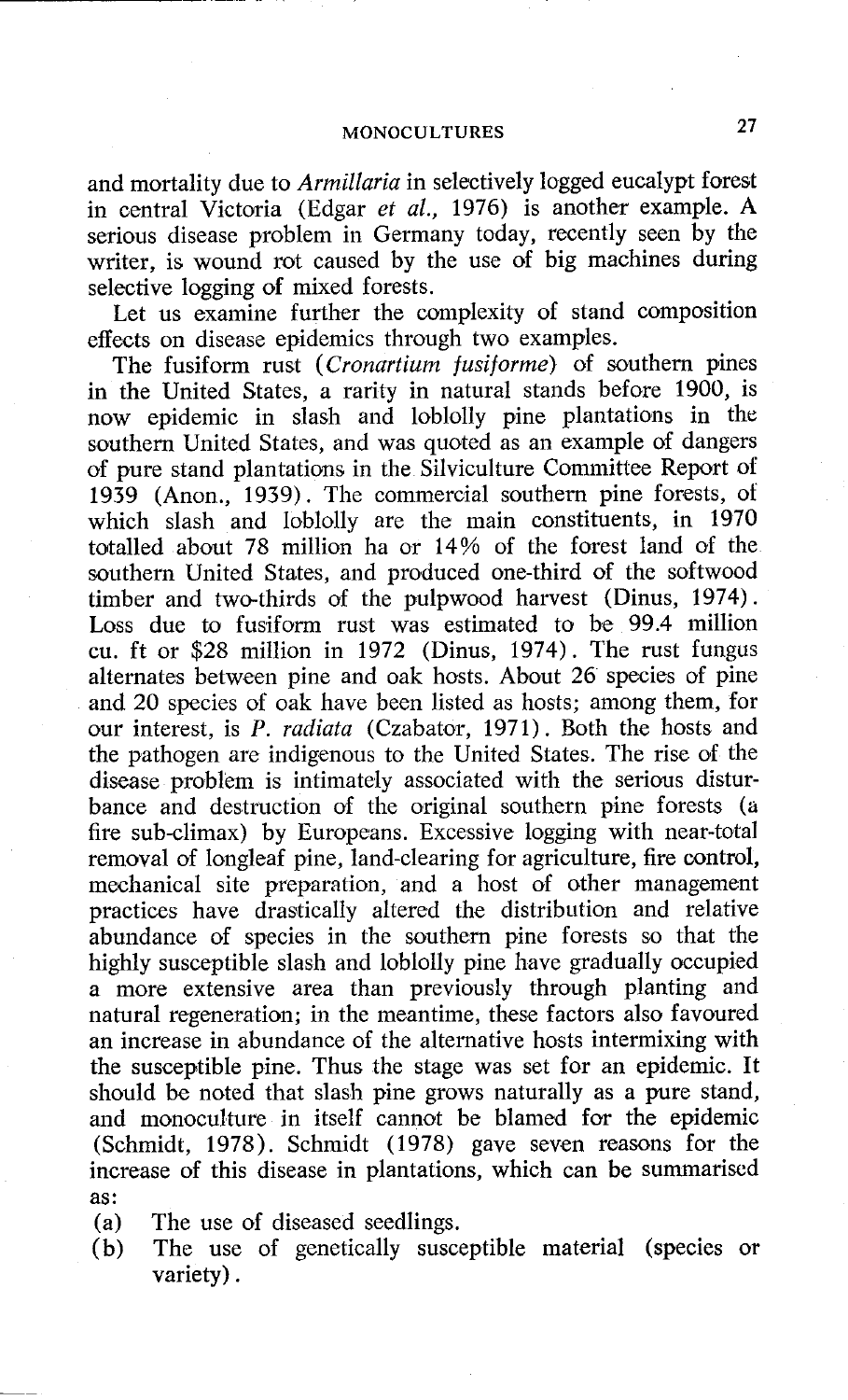- (c) Increased association with alternate hosts through wrong siting **or** other management practices.
- (d) Predisposition or non-genetic increase of susceptibility (fertiliser, change in age distribution, etc.).

For our second example, let us look at South American leaf blight (SALB) of para rubber (Hevea brasiliensis), frequently quoted as a classical example of disease hazard associated with the use of pure stands. SALB, incited by the fungus Microcyclus ulei, is generally considered to be the cause of failure to establish rubber plantations in tropical America before and during World **<sup>I</sup>**War 2 (Langford, 1945; Hilton, 1955; Holliday, 1970). Rubber trees belonging to nine different species of Hevea are sparsely distributed (at the most a few trees per hectare) in the jungles of several South and Central American countries where the pathogen is also indigenous but is apparently doing little harm to the host species. When H. brasiliensis was grown under plantation conditions in tropical America, disastrous attack by the fungus ensued and many thousands of hectares of rubber plantations had to be abandoned. In Malaysia, Indonesia, Ceylon, and other parts of South-east Asia where the pathogen is not present, the rubber industry has thrived, but the pathogen poses a serious threat. If the pathogen arrives there, as seems inevitable, will it mean the end of the rubber industry? The crucial question is: Does the survival of rubber trees or the absence of serious SALB attack in native stands depend on the sparseness of host distribution? Undoubtedly, crowding of plants under plantation conditions may have played an important part in the outbreak of the disease, but was this the only factor in the failure of the plantaltions? There is first the fact that the material used to establish the tropical American plantations was obtained mostly from Malaysian plantations which were established wth progenies originating from only 22 seedlings of H. brasiliensis planted in the Botanical Garden of Singapore in 1877 (Chee, 1977). There is also ample evidence now for the existence of resistant genes in the wild population of Hevea spp. (Chee, 1977). Therefore, there seems to be a connection between a narrow genetic base of the planted host population and the serious outbreak of this disease, and there is hope that the disease may to some extent be controlled through the use of more resistant planting material. There is no reason to believe that in the long run, with progress in chemical control and other methods of disease control, we cannot grow rubber in pure stands in the presence of the pathogen.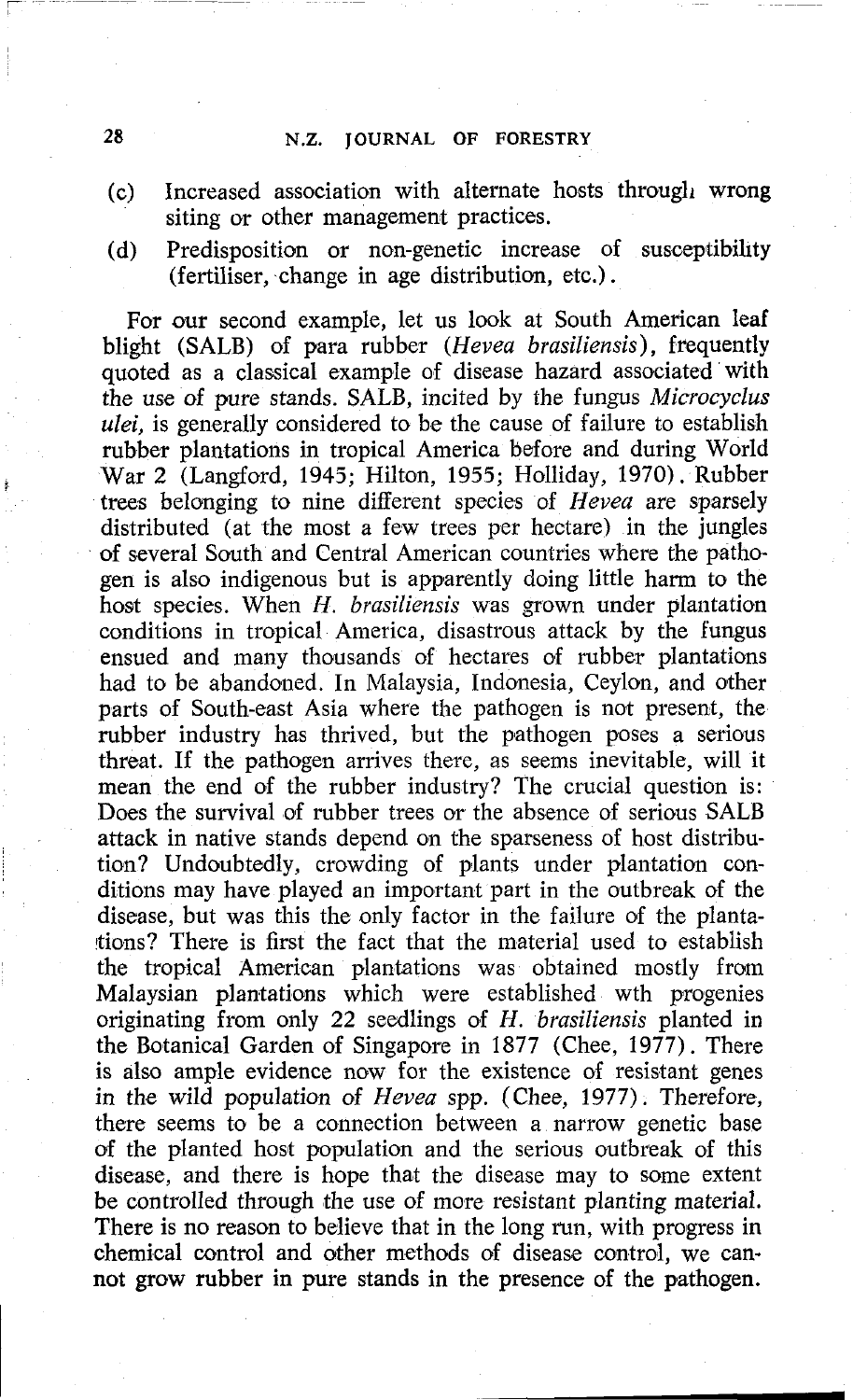So far as South-east Asia is concerned, there is still hope that exclusion of the pathogen or its eradication after arrival may be possible.

Finally, let us consider the long-term effects of pure stands. What is the effect of continuous cropping on disease?

In view of the shorter history of plantation forestry it is better to consider this a wide open question. In agriculture with regard to annual crops, the consensus has been that crop health would generally deteriorate under continuous cropping because of the accumulation of soil-borne pathogens, and crop rotation is the normal practice to combat such a problem. Even such a long-held view has been challenged recently by Shipton (1977) : "Only recently has the traditional respect for the system (crop rotation) been challenged to the extent that suggestions have been made that rotation might now have become obsolete and that monoculture might be more appropriate to modern conditions." In forestry and other perennial crops there are undoubtedly genuine cases of "replant disease" or "second-rotation decline" (Savoy and Durkee,  $1956$ ; Chu-Chou, 1978). The question is, of course, how general is the phenomenon, and is crop rotation or mixed planting the only solution to the problem? It is better to say we do not know, and advise that more effort should be devoted to the study of such a problem, and as soon as possible before our grandchildren accuse us of short-sightedness.

#### NATURAL AND UNNATURAL

The origin of the condemnation of monoculture was traced to certain general forestry or naturalistic theories which include the idea that the natural forest is the ideal environment, and that any departure from nature must encourage disease development (Peace, 1957). No doubt there is some truth in such ideas but, as Peace (1957) pointed out, the very gloomy picture that many have painted of the future of forestry in Western Europe and particularly in Great Britain has been based on an uncritical acceptance of those items. The planting of pines in the Southern Hemisphere may appear to put them way out of their natural range. However, the lack of pines in the Southern Hemisphere is merely an accident of the plate tectonic history of the earth, not because the environment is unsuitable for them. Prehistoric migration of pines southward occurred despite geographic barriers (Mirov and Hasbrouck, 1976). So the planting of exotic pines here is perhaps not as unnatural as one might have thought.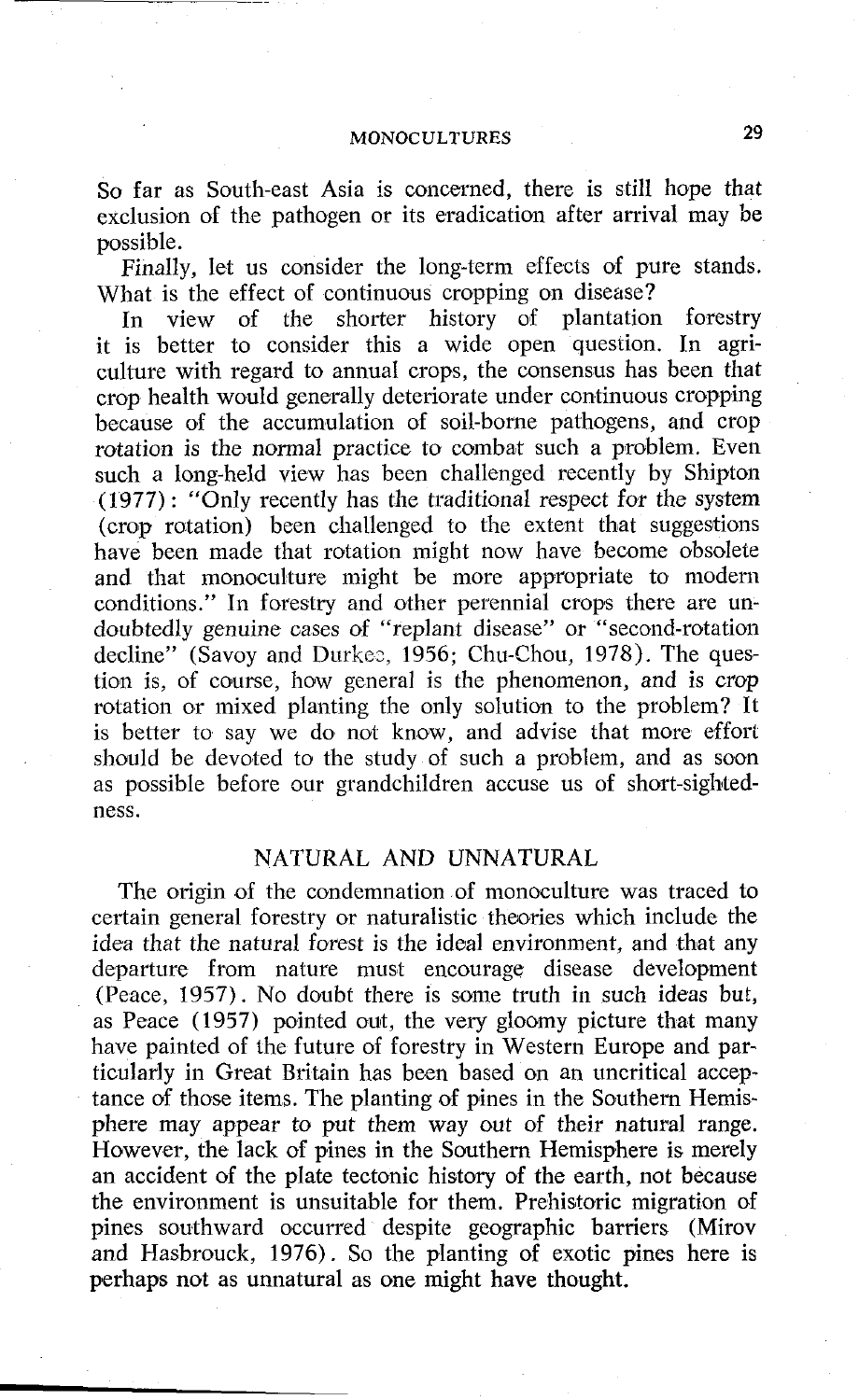A distinction must be made between natural phenomena and natural laws. Natural phenomena are governed by natural laws which are certainly inviolable. Unnatural, if understood as artificial or man-made, surely represents a departure from nature, but not necessarily violation of natural laws. Such things as aeroplanes and test tube plants can work very well. As Peace (1957) remarked, "unnatural is not necessarily synonymous with unhealthy". What could be healthy and fit in a natural stand from a tree's point of view, may not necessarily be desirable or healthy from Man's point of view. Large branches and precocious development of abundant cones betoken a sign **of** health and fitness for survival in a natural P. radiata stand. Man would normally consider such characteristics undesirable. Clearly not all survival values of a tree species in a natural stand are of use to us or essential in plantations. Elimination of competitors (pathogens, pests, and other higher plants) is a main feature of an artificial ecosystem. Then we apply fertilisers, prune and thin, and we may irrigate. Perhaps most important of all is the modification of the genetic make-up of the host population in cultivation through breeding and selection; this is domestication or artificial evolution (Robinson, 1976) .

These various practices certainly affect disease occurrences but, as pointed out previously, we know too little about their overall effect on diseases. Some diseases may be encouraged, and others discouraged; this is as broad a generalization as we can make. An understanding of how natural ecosystems maintain stability will surely help us greatly to improve our pest and disease management programmes, but it is questionable that the principles governing the stability of a natural ecosystem are all directly applicable to a man-made system. There is certainly no reason to assume that the natural system is the best one, that it cannot be modified or improved, and that it is applicable in all circumstances. Besides, we know, regrettably, very little about how the natural system maintains its stability. We assume that it is maintained by a variety of mechanisms (Browning, 1974; Schmidt, 1978), of which the best known is genetic resistance (Leppik, 1970; van der Plank, 1963, 1968).

Most importantly, the use of monocultures need not entail sacrificing the tree-to-tree genetic variation that undoubtedly provides substantial protection from disease epidemics in natural stands. It should be pointed out, though, that components of a natural forest can also be defenceless against an exotic pathogen with which the host species have not co-evolved and thus have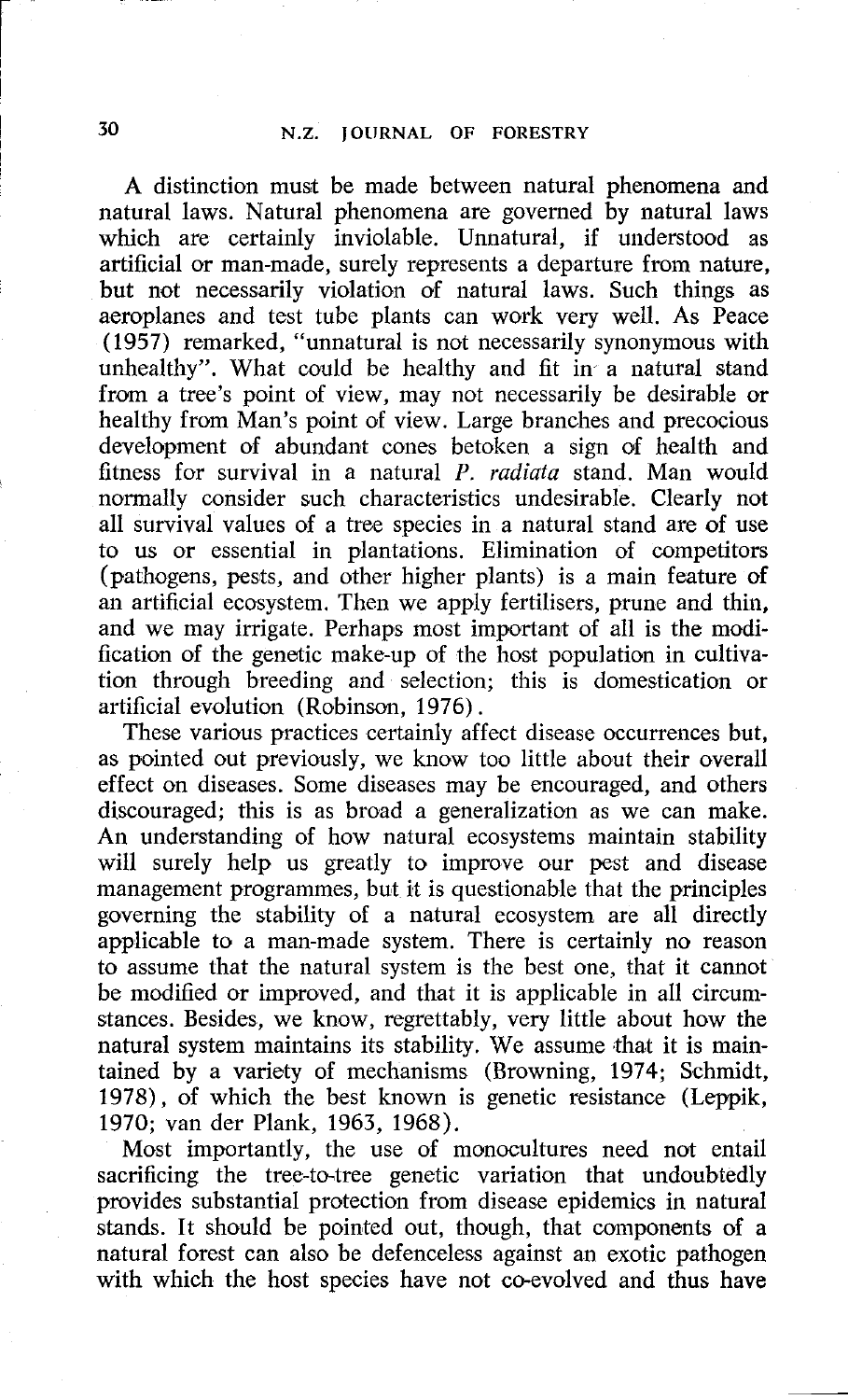developed little or no resistance. Chestnut blight, Dutch elm disease, and white pine blister rust are well-known examples.

There is a theory derived from the study of natural succession that the stability of a community and/or its constituent species is positively related to its diversity. The application of such a theory to man-made systems has been questioned (Apple, 1977; Way, 1977). Van Emden and Williams (1974) commented: "Although pest outbreak is often regarded as a general consequence **of** reducing diversity through monoculture, it is surprisingly hard to find documented examples". It seems absurd, from our point of view, that indiscriminate addition of species can lead to stability. Our plantations are better without some of the alternate hosts of rusts present in the native P. *radiata* stands. The damage caused by brush-tailed possums, deer, and rabbits in our forests is also well known.

#### DIVERSIFICATION AND DISEASE RISKS

The advantages of diversity of natural resources are simple enough for anyone to perceive. If we have several major species instead of one, then, in the event of arrival of a highly destructive pathogen, there is a possibility that only one or two species are affected and that the loss is partial. The socio-economic impact of chestnut blight was not as great as one might have thought (Hepting, 1974), because the United States is richly endowed with alternative timber species. However, for countries whose timber supply depends **on** a limited area of plantations, the question is not whether one desires but whether one is able to diversify into a range of major species. There are two require ments for such a scheme to work. First, the species chosen should have roughly equal value (productivity/utility) , so that there would be no major productivity loss through planting less of any of the species. Secondly, the chosen species should share as few common pathogens as possible. It should be noted 'that the idea of such a scheme is to reduce loss of one's investment owing to failure of any particular species by reducing its importance in the overall timber supply or its size of planting. The scheme would not reduce the disease risks within any one particular species.

To prevent or reduce disease loss within a species one must achieve capability of combatting diseases. It should be realized that diversification is not without disadvantages and difficulties. With more species there are bound to be more disease problems. hence one must either increase the defence budget, **OT** give less attention to each individual species. For New Zealand and for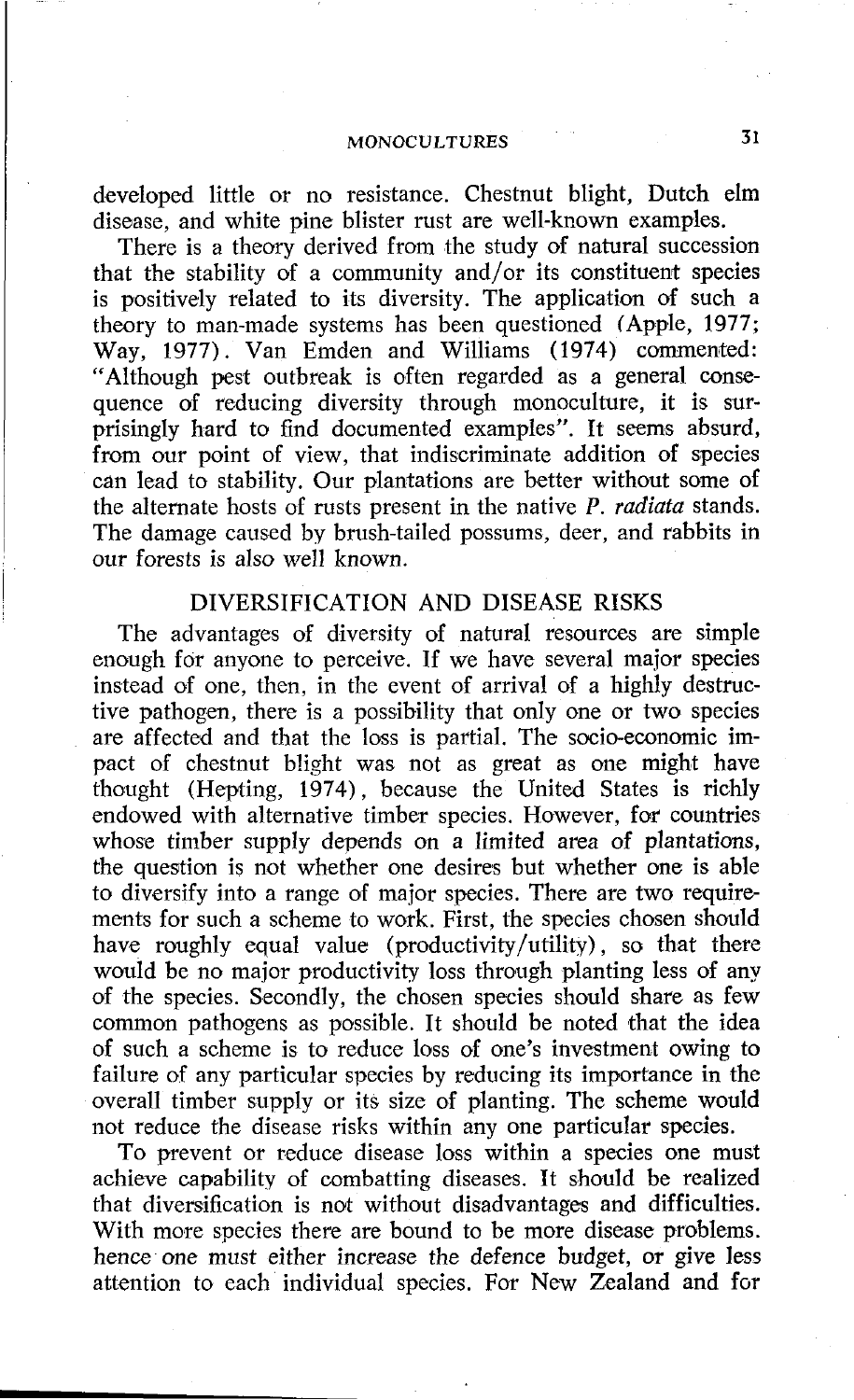many other countries, increased diversification could mean importing more material for planting, which in turn could increase disease risk by introducing new pathogens. The forest pathogen most feared in New Zealand, western gall rust *(Endocronortium harknesii),* is widely distributed on many pine species in the United States, Canada, and Northern Mexico (Lowe and Ziller, *1971).* The disease may be introduced on these pines, or even on contaminated non-host species growing in the disease region. **A**  needle rust of Scots pine *(Coleosporiurn sonchi-arvensis)* was introduced into Wisconsin from Europe when seeds of Norway spruce contaminated with infected leaves of sow thistle *(Sonchus asper),* an alternative host of the rust, were imported (Boycc, 1954).

It is only fair to say that we have made a considerable effort to diversify our forests and, as Fenton *(1978)* put it, it has cost us a fortune, but we have not yet found even a second-best species. It is unreasonable to expect us to plant a species which has more disease problems and at the same time is less productive and profitable than P. *radiata.* The planting of P. *ponderosa* and *P. nigra* has been suspended in most places, their high susceptibility to *Dothistroma* being one of the reasons. Douglas fir used to be our second-best species, but it has lost favour for various reasons including pests and disease problems. Our enthusiasm for poplar must have been dampened a bit now with the arrival of the rust<br>
(*Melampsora larici-populina*) followed by another dangerous<br>
pathogen, *Marssonina* — and larch is an alternate host of poplar<br>
must We was worm of mushing i *(Melampsora larici-populina)* followed by another dangerous rust. We are wary of rushing into growing cypress on a large scale before there is some answer to the canker problem (caused by *Monochaetia unicornis).* There is a growing interest in eucalypts, but from the pathology point **of** view we are nearer to the source of indigenous pathogens than either Brazil or South Africa, and therefore stand at a disadvantage. These difficulties in diversification confronting us with regard to pest and disease problems must be realised. We should note that *Dothistroma,*  though undesirable, is by no means disastrous to P. *mdiata.* The disease has increased our costs; since *1966* we have sprayed an average of *28* 000 ha per year and the present cost is *\$8.22* per hectare. But although representing a formidable total this is still small in relation to aggregate growing costs. In fact, the annual plantings of P. *radiata* have increased steadily since the arrival **of**  *Dothistrorna.* 

> It is debatable how to define diversification. Our major production species is P. *radiata,* but over the years we have acquired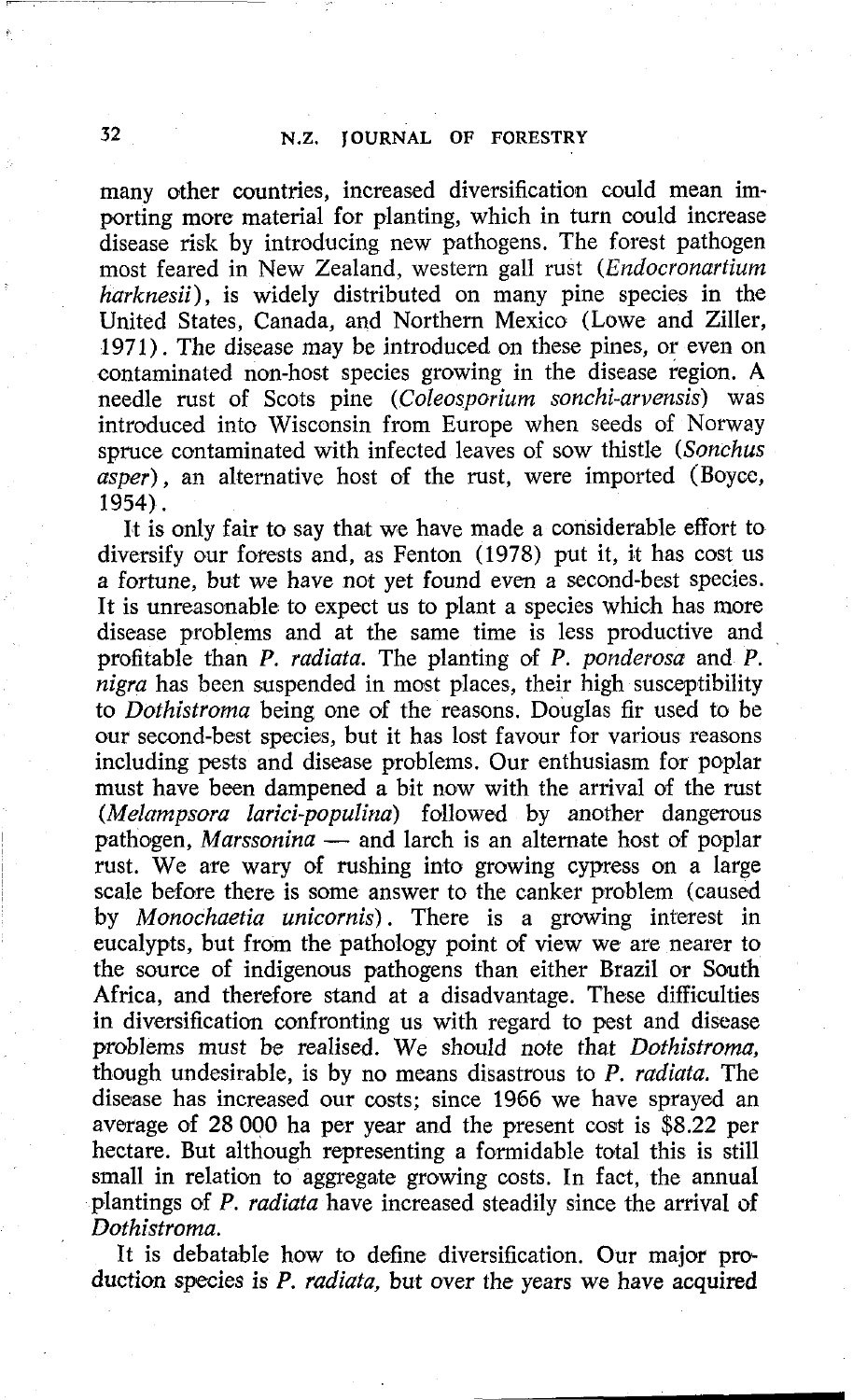experience with a variety of different species, and have been trying new ones all the time. Our exotic forest plantations were largely established on currently unforested areas that were not suited for agriculture. Our natural forests were replaced first by sheep and cows, not by exotic tree species. In fact, the establishment of fast-growing exotic species has enriched our natural resources; it plays a role in conserving our remaining natural forest, hence the genetic vulnerability of crops in the country could be decreased rather than increased. It is unfortunate that this situation is often not well understood and is misrepresented by some overseas observers.

Although diversification into a range of major species has its advantages, it also has its difficulties and disadvantages. In the long run if one cannot grow one species well, what is the hope of growing more than one? The ultimate goal of plant pathology, as Bawden (1970) put it, is to allow farmers (foresters too) to grow safely the crops they wish, where they wish, and as often as they wish. From this point of view the role of diversification in disease risks can be a somewhat negative one.

#### **CONCLUSION**

There is no doubt that successful forestry practice or a sound pest and disease management programme should be based on an understanding of principles governing the stability of natural ecosystems. RegrettabIy our present knowledge is still inadequate for making broad generalisations about the effect of various<br>forest practices on the maintenance of system stability. forest practices on the maintenance of It should also be remembered that a natural forest was not formed or "designed" for our need (productivity), and it is questionable how widely applicable are the principles governing the functioning of a natural forest. We can ask, "If the natural forest is managed according to natural principles, can our increasing demand for timber still be satisfied?" Over-exploitation of natural forest, leading to breakdown of its stability, is deplorable but it is a reality, and the problem cannot be solved simply by telling people not to disturb the natural forest. Undeniably, artificial forests or monocultures carry an element of risk. But it is unreasonable to compare the disease level of a plantation with the stability of a theoretical natural forest, and conclude that monoculture is more hazardous - even worse, that it is doomed to failure. Clearly, if a value judgement is to be based on a comparison between one form of forest practice and another,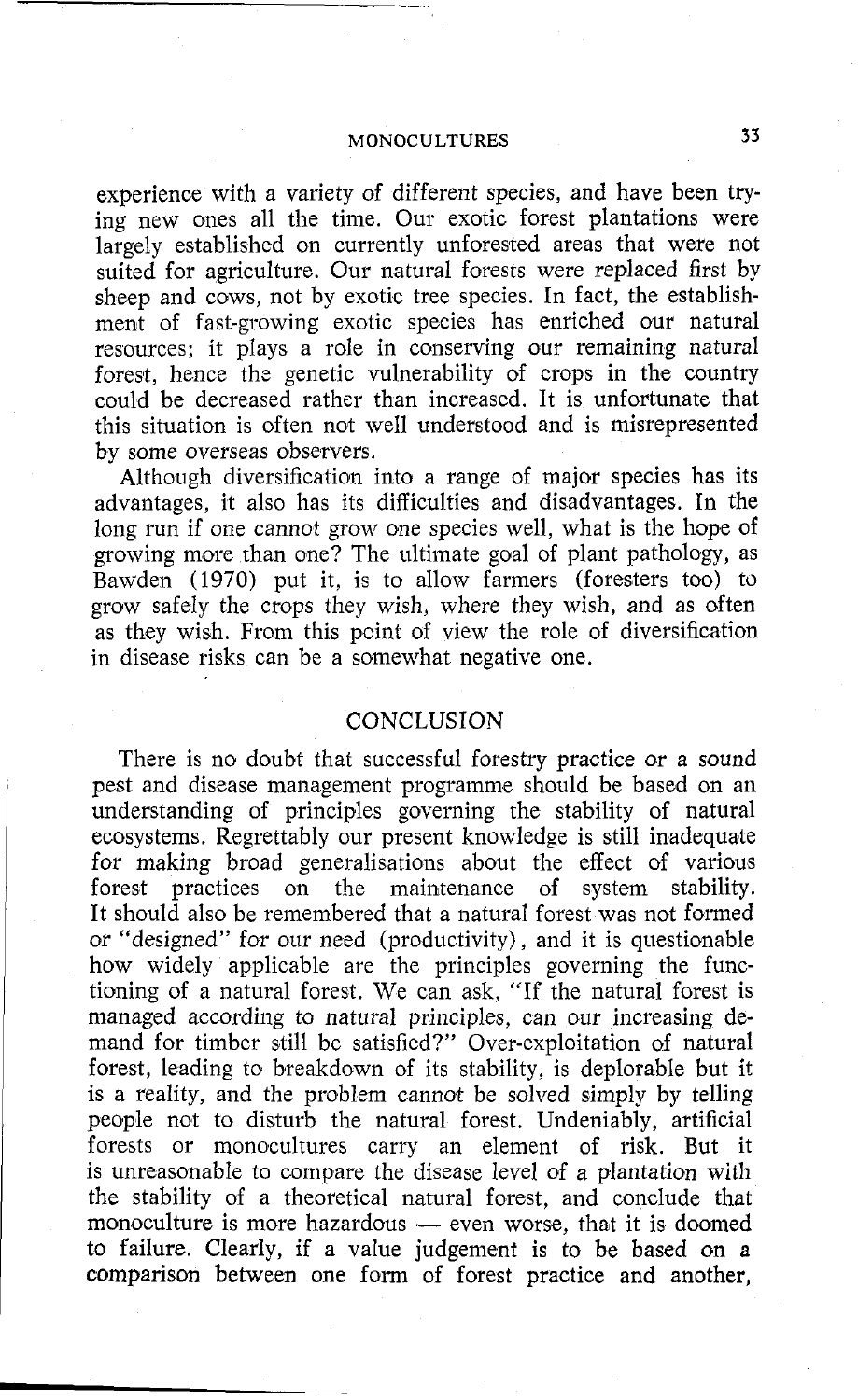then productivity as well as disease risk must be **taken** into account. Then, a natural forest for production is perhaps no less risky than a man-made forest. The total global area **of** plantation forest stood at 80 million ha in 1968, and it was estimated that this would double by 1985 (A. I. Fraser, 1975, unpubl. FAO Working Paper). Most of this is presumably monoculture. Although it does not guarantee the success of monoculture, it is hardly reasonable to take this as indication of failure. No doubt we should continue to try to understand and elucidate the principles governing the stability of natural ecosystems, but we should realise that the principles governing the stability of man-made forest are also worth enquiring into.

The author heartily agrees with Peace's (1957) conclusion to his paper, and it is worth quoting here:

. . . broad assumptions at the present stage can lead to false simplifications. We know regrettably little about health and disease in trees. We should therefore beware of cramping further advances by an attempt to base them **on** partially false premises.

#### REFERENCES

- Anon., **1939.** The relation of stand composition to crop security. Report of the Committee on Silviculture, New England Section, Society of American Foresters. **1.** *For.,* **37: 49-54.**
- Apple, **J. L., 1977.** The theory of disease management. pp. **79-101** *in* Horsfall, American Foresters. *J. For.*, 37: 49-54.<br>e, J. L., 1977. The theory of disease management. pp. 79-101 *in* Horsfall, J. G.; Cowling, E. B. (eds), *Plant Disease* — *An Advanced Treatise.* <br>*Vol. J. Hom Disease is Managed Vol. I. How Disease is Managed.* Academic Press, New York.
- Bawden, F., **1970.** Musings of an erstwhile plant pathologist. *Ann. Rev. Pkytopatkol., 8:* **1-12.**
- Boyce, **J.** S., **1954.** Forest plantation protection against diseases and pests. *FA0 For. Dev. Pap. No. 3.* **41** pp.

Browning, J. A,, **1974.** Relevance of knowledge about natural ecosystems to development of pest management programmes for agro-ecosystems. *Proc. Am. Pkytopathol. Soc.,* **1: 191-9.** 

Burdon, R. D. (comp.); Thulin, I. J. (ed.), **1966.** The improvement of *Pinus radiata. N.Z. For. Serv., For. Rex Inst. Symp. No. 6.* 

Chee, K. G., **1977.** Combating South American leaf blight of *Hevea* **by**  plant breeding and other measures. *Planter, Kuala Lumpur,* **53: 282-96.** 

- Chu-Chou, **M., 1978.** Effects of root residues on growth of *Pinus radiatn*  seedlings and a mycorrhizal fungus. *Ann. Appl. Biol., 90:* **407-16.**
- Cowling, E. B., **1978.** Agricultural and forest practices that favor epidemics. pp. **361-381** *in* Horsfall, **J.** G.; Cowling, E. B. (eds.), *Plant Disease* - *An Advanced Treatise. Vd II. How Disease Develops in Populations.*  Academic **Press,** New York.

Czabator, F. J., 1971. Fusiform rust of southern pines - A critical review. *USDA For. Ser. Res. Paper* **50165. 39** pp.

de Gryse, J. J., **1955.** Forest pathology in New Zealand. N.Z. *For. Serv. Bull. No.* **I.**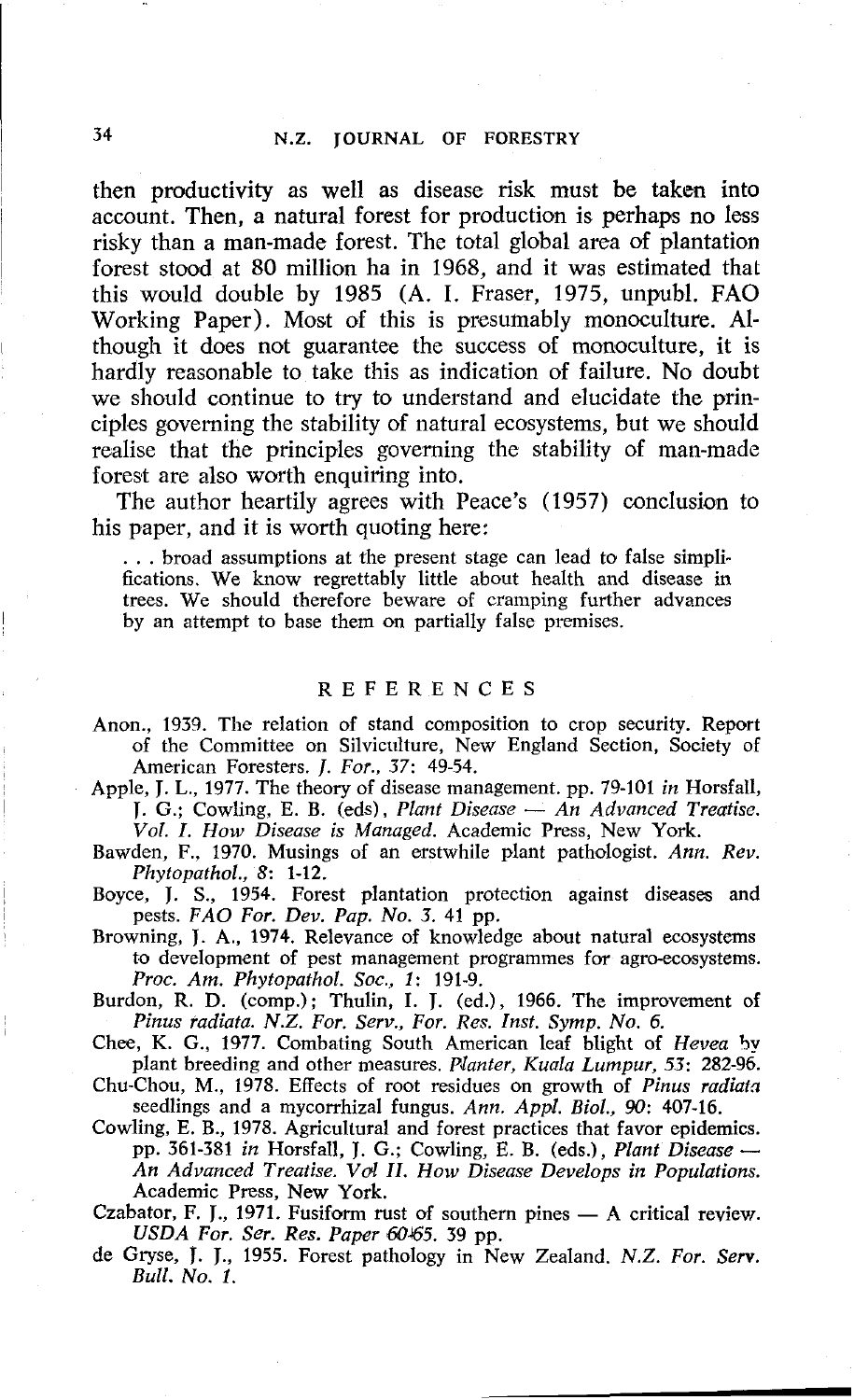- Dingley, J. M.; Gilmour, J. W., 1972. Colletotrichum acutatum Simmds, f. sp. *pinea* associated with "Terminal Crook" Disease of *Pinus* spp. *N.Z. J1 For. Sci.,* **2: 192-201.**
- Dinus, R. **J., 1974.** Knowledge about natural ecosystems as a guide to disease control in managed forests. Symposium on Impact of Disease Epidemics on Natural Plant Ecosystems. *Proc. Am. Soc. Phytopathol., 1:* **184-90.**
- Edgar, J. G.; Kile, G. A,; Almond, C. A,, **1976.** Tree decline and mortality in selectively logged eucalypt forests in central Victoria. *Aust. For., 39:* **288-303.**
- Fenton, R., **1978.** Risks, or the case for diversification of production plantation species and the role of Douglas fir. pp. **104-106, 433-446**  *in* James, R. *N.;* Bunn, E. H. (eds.), A review of Douglas fir in New Zealand. *N.Z. For. Serv., For. Res. Inst. Syinp. No. 15.*
- Gibson, I. A. S.; Jones, T., 1977. Monoculture as the origin of major forest pests and diseases. pp. **139-161** *in* Cherrett, J. *M.;* Sagar, G. R. (eds.), *Origins of Pest, Parasife, Disease and Weed Problems.* Blackwell Scientific Publications, Oxford. **413** pp.
- Hartig, R., **1894.** *Textbook o/ Diseases of Trees.* Macmillan and Co. **328** pp.
- Heather, N. H.; Griffin, D. M., 1978. The potential for epidemic disease. *In* Hillis, *W. E.;* Brown, A. G. (eds.), *Eucalypts for Wood Production.* CSIRO, **434** pp.
- Hepting, G. H., **1974.** Death of the American chestnut. 1. *For. History, 18:* **60-7.**
- Hilton, R. N., **1955.** South American leaf blight of *Hevea brasiliensls Rev. J. Rubb. Res. Insf. Malaya, 14:* **287-337.**
- Holliday, P., **1970.** South American leaf blight *(Microcyclus ulei)* of *Hevea brasiliensis. Commonw. Mycol. Inst., Phytopathol. Pap. No. 12.*
- James, R. N.; Bunn, E. H. (eds.), **1978.** A review of Douglas fir in New Zealand. *N.Z. For. Serv., For. Res. Inst. Symp. No. 15.*
- Langford, *M.* H., **1945.** South American leaf blight of rubber trees. *USDA Tech. Bull. 332.*
- Leppik, *E.* E., **1970.** Gene centre of plants and sources of resistance. *Ann. Rev. Phytopathol., 8:* **328-45.**
- Lowe, D. P.; Ziller, W. G., **1971.** Stem rusts of pines in western Canada, *Dept Envir. Can. For. Insect and Dis. Survey Leaflet, No. 32.*
- Newhook, F. J.; Podger, F. D., **1972.** The role of *Phytophthora cinnamomi*  in Australian and New Zealand forests. *Ann. Rev. Phytopathol., 10:*  **299-326.**
- Offord, D. J., **1964.** Disease of Monterey pine in native stands of California and in plantations of western North America. *USDA PSW-14.*
- Mirov, N. T.; Hasbrouck, J., **1976.** *The Story of Pines.* Indiana University Press, Bloomington **145** pp.
- Patton, **R.** F., **1962.** Prospect of disease problems in plantations. Proc. **Soc.** Am. Foresters Meeting, Atlanta.
- Peace, T. R., **1957.** Approach and perspective in forest pathology. *Forestry, 30:* **47-56.**
- Raabe, R. D., **1962.** Host list of the root rot fungus, *Armillaria mellea. Hilgardia, 33* **(2)** : **25-88.**
- Robinson, R. **A,, 1976.** *Plant Pathosystems.* Springer Verlag, Berlin. **184** pp.